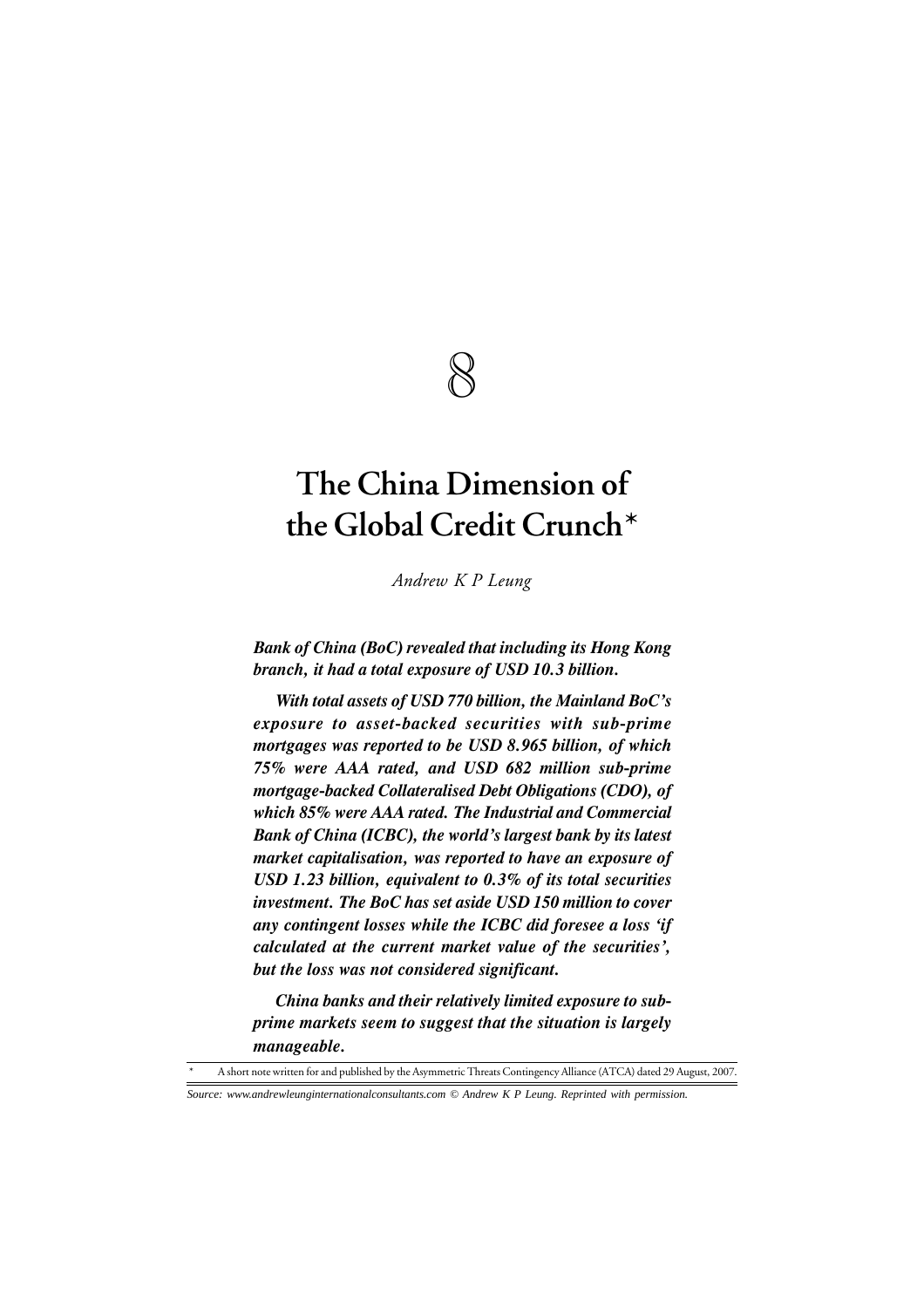*The so-called global credit crunch is not caused by too little credit, but by credit being too much and too loose. A vast proportion of the world's current account surpluses is accounted for by China. This has manifested in the largest ever foreign exchange reserve on the planet: USD 1.336 trillion, growing daily by some 20% a year. Most of this is invested in US Treasuries, exerting downward pressure on US and international interest rates.*

*China needs to save, to build up an adequate safety net for her looming aged population profile. On the other hand, the US, together with other developed countries, has comparatively less scope for infrastructural investment as consumption, rather than industry investment, is a key driver of the US economy.*

*In fact, the RMB has already been appreciating by about 5% a year. This will put more purchasing power in the hands of China's masses, including her huge peasant population. This will also serve to restore some balance between exports and consumption.*

*Another important part of the China dimension is capital flow or investment, both into and out of China. China is already one of the world's most open economies. International trade represents 75% of China's GDP, compared with 25 to 30% in the case of Japan, India and Brazil. Further liberalization is happening in her financial sector in compliance with WTO entry requirements.*

*There is a risk of a Chinese asset bubble as more and more money is piled on the less than ideally regulated property market. There is also irrational exuberance in her stock markets. As China's private investment outlets are still developing, it is uncertain whether these measures will be effective in dampening speculative or uninformed investment activities.*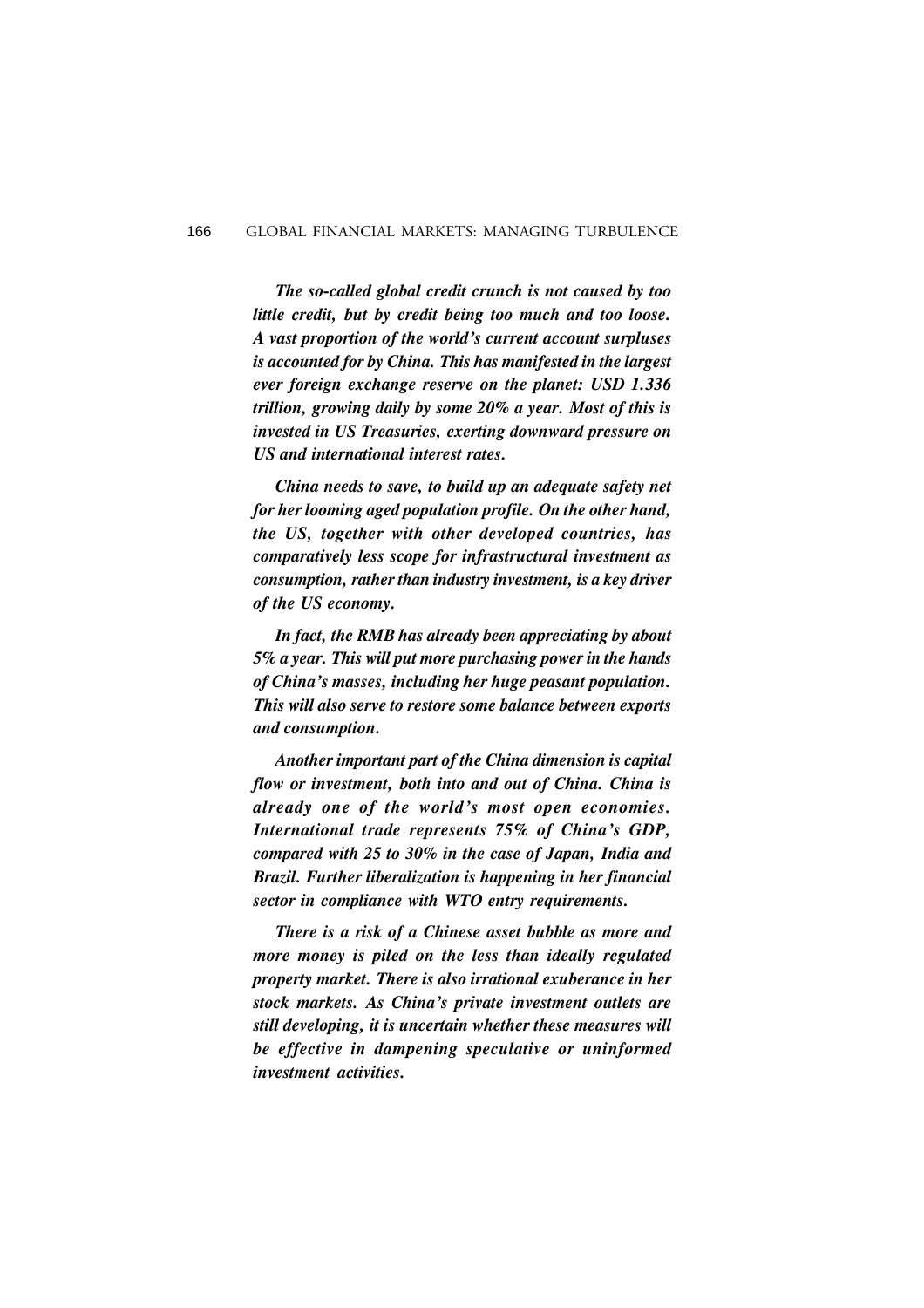Then the sub-prime storm first started to brew, the Asian, and especially, the Chinese front was relatively calm. Many believed that most Asian the Chinese front was relatively calm. Many believed that most Asian banks, especially Chinese state-owned banks, tended to be more conservative in their operations. Moreover, most Asian countries, especially China, have strong foreign exchange reserves, robust economies, and generally undervalued currencies. So there was little to be unduly alarmed. I, for one, believed that China's direct sub-prime exposure was fairly limited.

So when the Bank of China (BoC) revealed that including its Hong Kong branch, it had a total exposure of USD 10.3 billion, alarm bells rang loud across the wires. Is the figure only the tip of an iceberg? How many other Chinese and Asian banks are affected? What are the repercussions, both domestically and internationally? Would these trigger a US and hence a global recession?

First the facts so far: With total assets of USD 770 billion, the Mainland BoC's exposure to asset-backed securities with sub-prime mortgages was reported to be USD 8.965 billion, of which 75% were AAA rated, and USD 682 million sub-prime mortgage-backed Collateralised Debt Obligations (CDO), of which 85% were AAA rated. The Industrial and Commercial Bank of China (ICBC), the world's largest bank by its latest market capitalisation, was reported to have an exposure of USD 1.23 billion, equivalent to 0.3% of its total securities investment. The BoC has set aside USD 150 million to cover any contingent losses while the ICBC did foresee a loss 'if calculated at the current market value of the securities', but the loss was not considered significant. Both banks revealed their exposures with their interim results, which showed strong profit growth. Nevertheless, this did not stop the BoC's shares falling by 8% on 25 August, later stabilising at 5.3% off. The shares of BoC Hong Kong also fell by 4%. On 27 August, the China Construction Bank, China's third largest bank, declared a sub-prime exposure of USD 1.06 billion, for which it has made a provision of USD 145 million. The exposure was less than CLSA's earlier estimate. The bank also announced robust profit growth of 47% for the first half of 2007, well beyond market expectations.

In the wake of the sub-prime fallout, there is no doubt a much greater aversion to risk amongst investors all around. But barring further unexpected revelations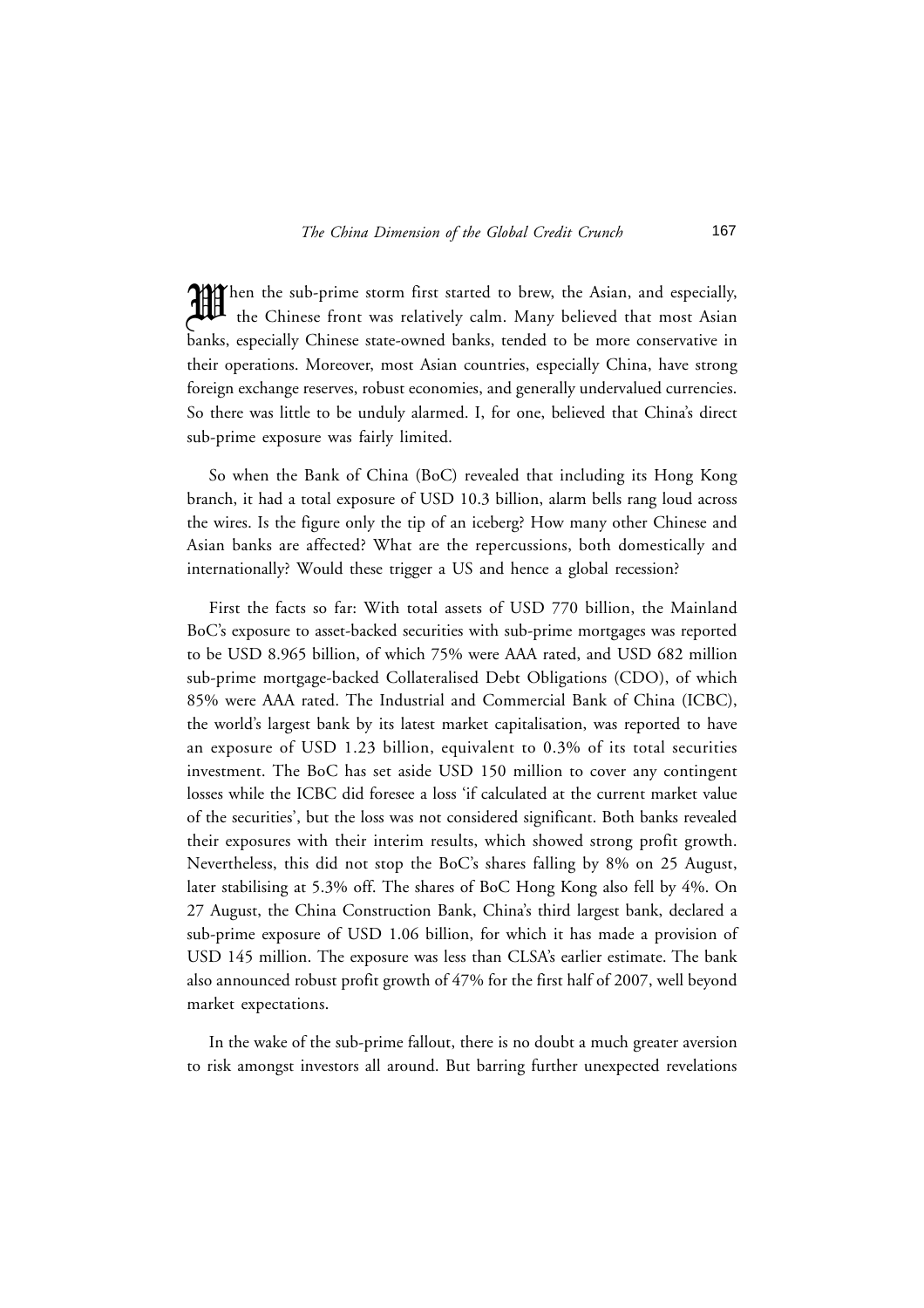or implosions, the huge assets and financial strengths of these China banks and their relatively limited exposure to sub-prime markets seem to suggest that the situation is largely manageable. This is in line with the conclusion of Fitch Ratings' teleconference review on 23rd August of Asset Backed Commercial Paper (ABCP) and Global Banks, which showed a global exposure averaging about 3% of assets.

However, considering how the sub-prime crisis was spawned in the first place and how it is playing out globally, there is much more to the China dimension than the impact on her banking system.

The so-called global credit crunch is not caused by too little credit, but by credit being too much and too loose. A vast proportion of the world's current account surpluses is accounted for by China. This has manifested in the largest ever foreign exchange reserve on the planet: USD 1.336 trillion, growing daily by some 20% a year. Most of this is invested in US Treasuries, exerting downward pressure on US and international interest rates. This provides an easy ride for the US economy (and US politicians), as lower interest rates are welcomed by businesses and private consumers famous in the US for their propensity for credit. So there is a vicious, or according to some, virtuous circle.

Additionally, cheap money fuels the housing market. And loose bank mortgage practices have allowed even the so-called 'NINJAS' (individuals with No-Income, No Jobs, and no ASsets) to borrow. Until the crunch came, consumers and house speculators were having a field day. They borrowed more on the inflated value of their original or new investment properties. Meanwhile, banks and finance houses packaged and sold the sub-prime debts in structured CDOs with a mixture of risks difficult to decipher except to the most astute. So the party of musical chairs has been merrily going on, until the music stops, if only for a while.

China is part of the so-called Three Billion New Capitalists (Clyde Prestowitz, 2005), who, along with India and a host of other industrializing countries across the globe, are bringing down world inflation rates with their extremely price-competitive mass consumer products. No doubt, China's energy-intensive industries and urbanisation are also driving up global energy and resource prices which may fuel inflation. But as of now, even when inflation sometimes threatens to rise, this seems more localised and sector-specific (food, housing, energy, etc as the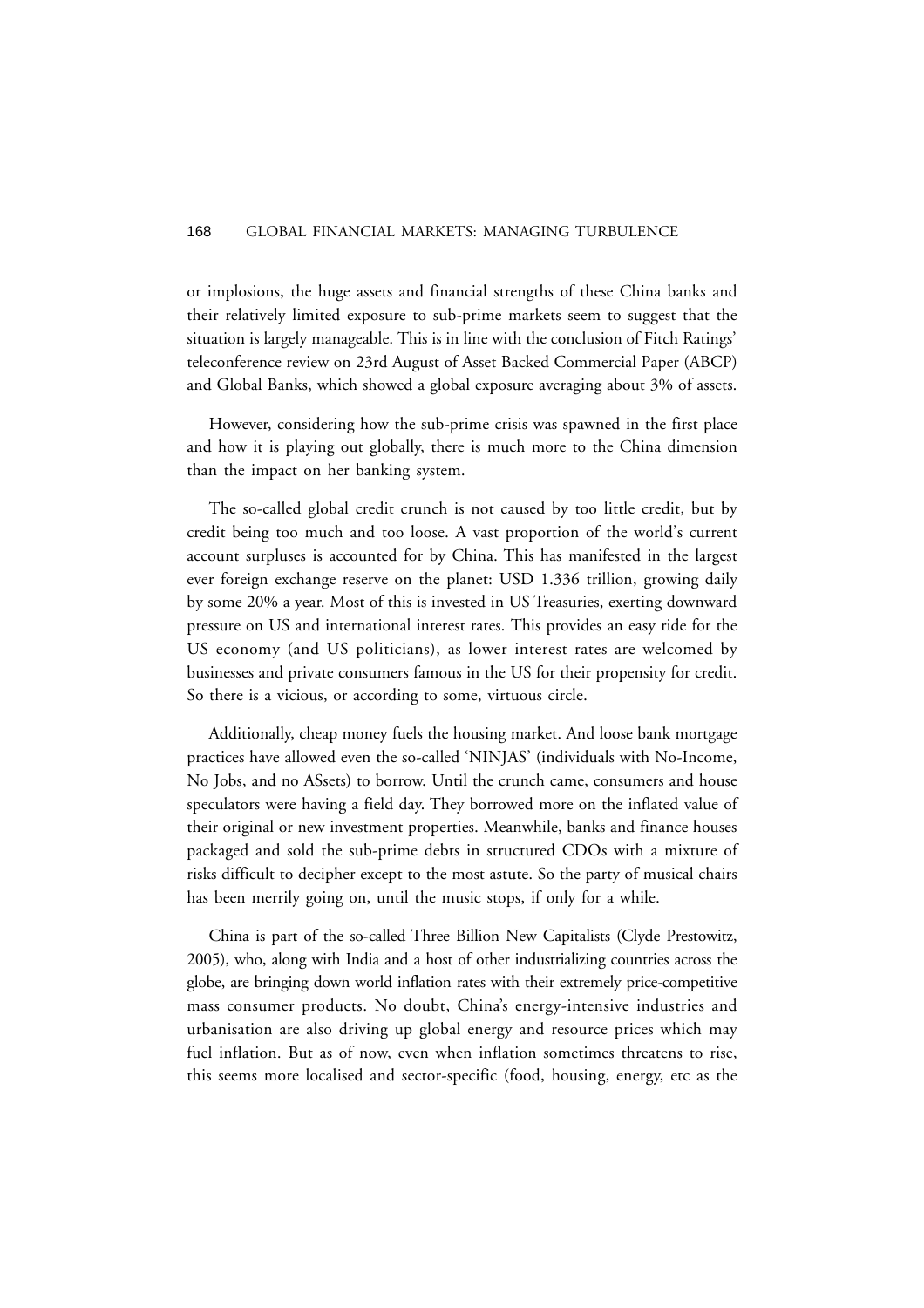case may be). In any case, inflationary pressures look less likely to be malignant and sustained. This phenomenon likewise contributes to lower than expected interest rates, and consequently cheaper money.

The huge global economic imbalance is well understood. The US, as the largest economy, consumes too much and saves too little while China, along with other Asian economies, acts the other way around. It cries out to be adjusted. But the developing economies need to generate more and more jobs for their masses, especially those from the countryside, and there is no better substitute than manufacturing and off-shore services provision at this stage of their development process. They have to save more to invest in basic infrastructure for continuing urbanisation and export-oriented industrialization. China, in particular, needs to save, although perhaps not that much, to build up an adequate safety net for her looming aged population profile. On the other hand, the US, together with other developed countries, has comparatively less scope for infrastructural investment as consumption, rather than industry investment, is a key driver of the US economy. The US current account deficit at 7% of GDP means that the US consumes every year, in excess of what she produces, close to the entire output of Brazil, the 10th largest economy in the world (Debtor Nation, The Rising Risks of the American Dream on a Borrowed Dollar, Jonathan Shaw, Harvard Magazine, July-August, 2007).

Apart from certain vote-grabbing voices on Capitol Hill, few educated observers blame the US current account deficit entirely on the undervalued Chinese currency. US consumers are more likely to turn to other developing countries' substitutes if Chinese imports should become less price-competitive. For China, before her financial system becomes more developed, undue haste in RMB appreciation is likely to attract unwelcome speculation and cause massive shocks to her and even the world's economic stability. The other side of the coin is for China to grow her consumer economy faster, so that she could import more from the US.

In fact, the RMB has already been appreciating by about 5% a year. This will put more purchasing power in the hands of China's masses, including her huge peasant population. This will also serve to restore some balance between exports and consumption. Indeed, China is witnessing a rapidly expanding middle-class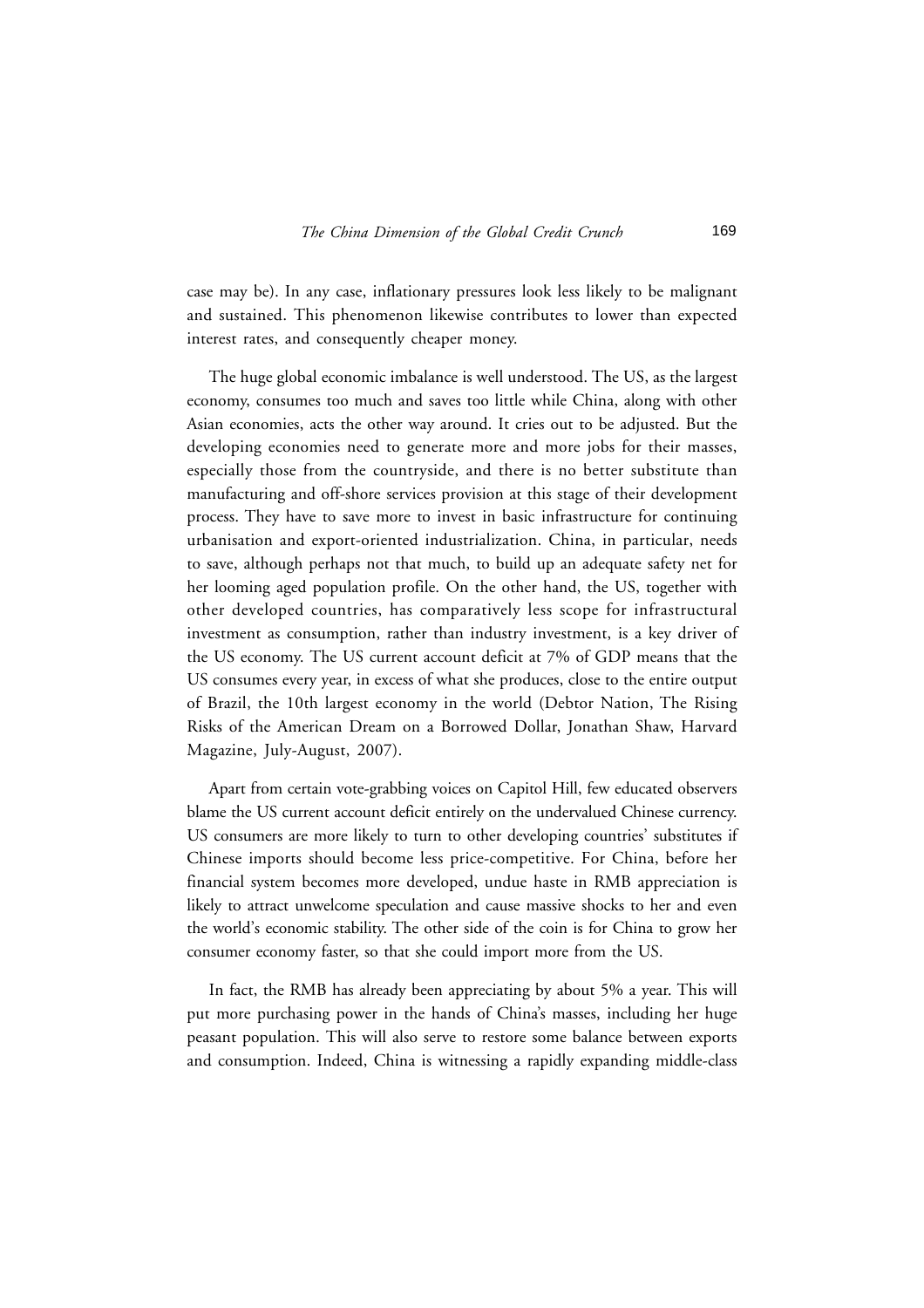with changing lifestyles, embracing local and foreign brands. They are not only in China's glitzy mega-conurbations but also in second and third-tier cities and towns. Taking into account gradual RMB appreciation, the USD size of China's consumer economy is expected to grow to 90% of the US by 2014, with double the US annual incremental growth. The consumer pendulum is beginning to swing towards China (The Rise of the Chinese Consumer – Theory and Evidence, Jonathan Garner, 2005).

Another important part of the China dimension is capital flow or investment, both into and out of China. China is already one of the world's most open economies. International trade represents 75% of China's GDP, compared with 25 to 30% in the case of Japan, India and Brazil. Further liberalization is happening in her financial sector in compliance with WTO entry requirements. Her largest state-controlled banks now take in strategic foreign equities. The ICBC has raised USD 19.1 billion in the world's largest single international IPO and now ranks amongst the world's top ten banks. China's Qualified Foreign Institutional Investors (QFII) and Qualified Domestic Institutional Investors (QDII) schemes are being expanded to provide greater scope for foreign institutional funds to invest in the A-share market and for China-based funds to invest outside Mainland China. Indeed, China has just announced a relaxation to allow Mainland citizens to invest directly in Hong Kong's stock market, which has caused an euphoric rebound of the Hang Seng Index. This should facilitate China-related M&As and other corporate and private investments.

Moreover, China's stock markets are becoming much more energetic in recent months as what used to be non-tradable shares are being made tradable. Lehman Brothers, in their Global Economics alert dated 27 August, highlighted that China's stock market capitalization has now reached 100% of GDP. Indeed, while the world's major stock markets including those in Asia tumbled as the subprime crisis unfolded, the Shanghai Composite Index remained hardly unnerved.

China is setting up a state foreign exchange investment agency (a la Singapore's Temasek) to manage initially up to about USD 200 billion of her gigantic foreign currency reserve. Part of China's sovereign wealth is already invested abroad, for example, in a 10% stake in Blackstone and more recently in a minority stake in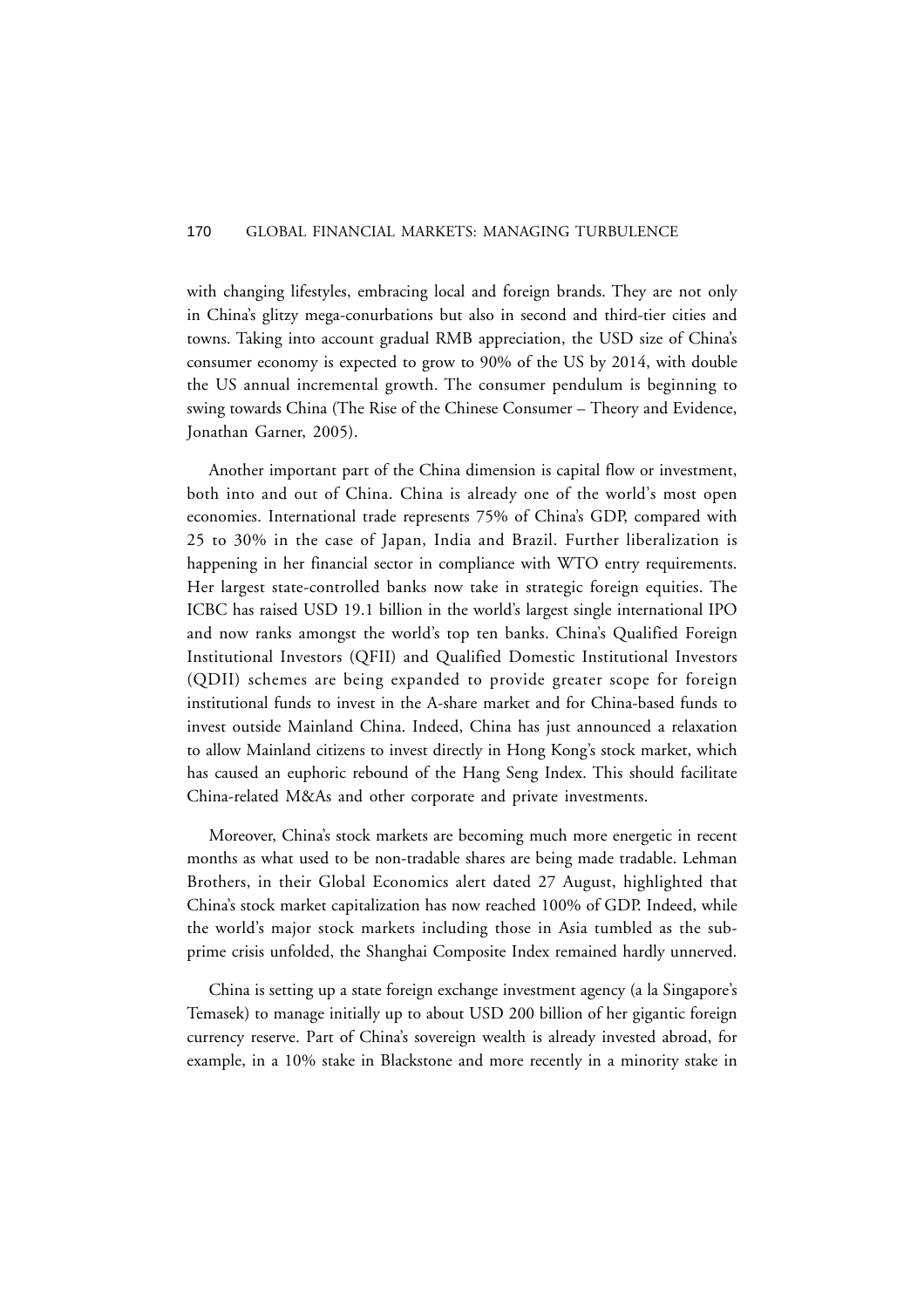Barclays, which, depending on circumstances, could rise from 3.1% to 8%. In the light of the sub-prime turmoil, China is likely to exercise extra care in such investments in future. Nevertheless, both the inherent instability of the China/ US financial imbalance outlined above and the risks of China's huge exposure to the US Dollar are poised to induce a more diversified investment strategy for her hard-earned foreign exchange reserve. I have called for some of such funds (along with the petrodollars) to invest globally in responses to Climate Chaos, especially in energy efficiency (China and the Middle East: an Eastern Alchemy for Global Harmony, ATCA, 17 February, 2007).

Nevertheless, China's capital markets are still relatively underdeveloped, dominated by state-directed or sovereign funds. Private corporate debt represents only 1% of GDP, compared with 145% in the US (McKinsey Quarterly, 2006). Pending the maturity of China's capital market, we are seeing an increasing flow of Chinese corporations seeking to internationalize and to raise funds by listing in the world's major stock markets in Hong Kong, London and New York. This is China's 'Going-out' strategy for her companies to better their international business skills and to help build China's global brands.

The liberalization and further development of China's financial market, the 'Going-out' corporate strategy, and the gradual appreciation of the RMB should pave the way for the eventual international convertibility of the Chinese currency. If that happens, it will remove a favourite bone of contention with China's major trading partners and fully integrate China into the global financial mainstream.

What is more, we are also seeing the dynamic growth of inter-regional trade in Asia, of which China, along with Japan, Korea and the ASEAN countries, is playing a leading role. On 25th August, the ASEAN countries struck a free-trade deal with Japan, likely to be signed as early as November. This is expected to be followed by a similar deal with South Korea in 2008, Australia and New Zealand in 2009, China in 2010 and India in 2011, according to ASEAN's secretary-general. A report from the Eminent Persons' Group at the recent Asian Development Bank at Kyoto suggests that by 2020, Asia would account for one-third of global trade compared with the US's share of one-seventh.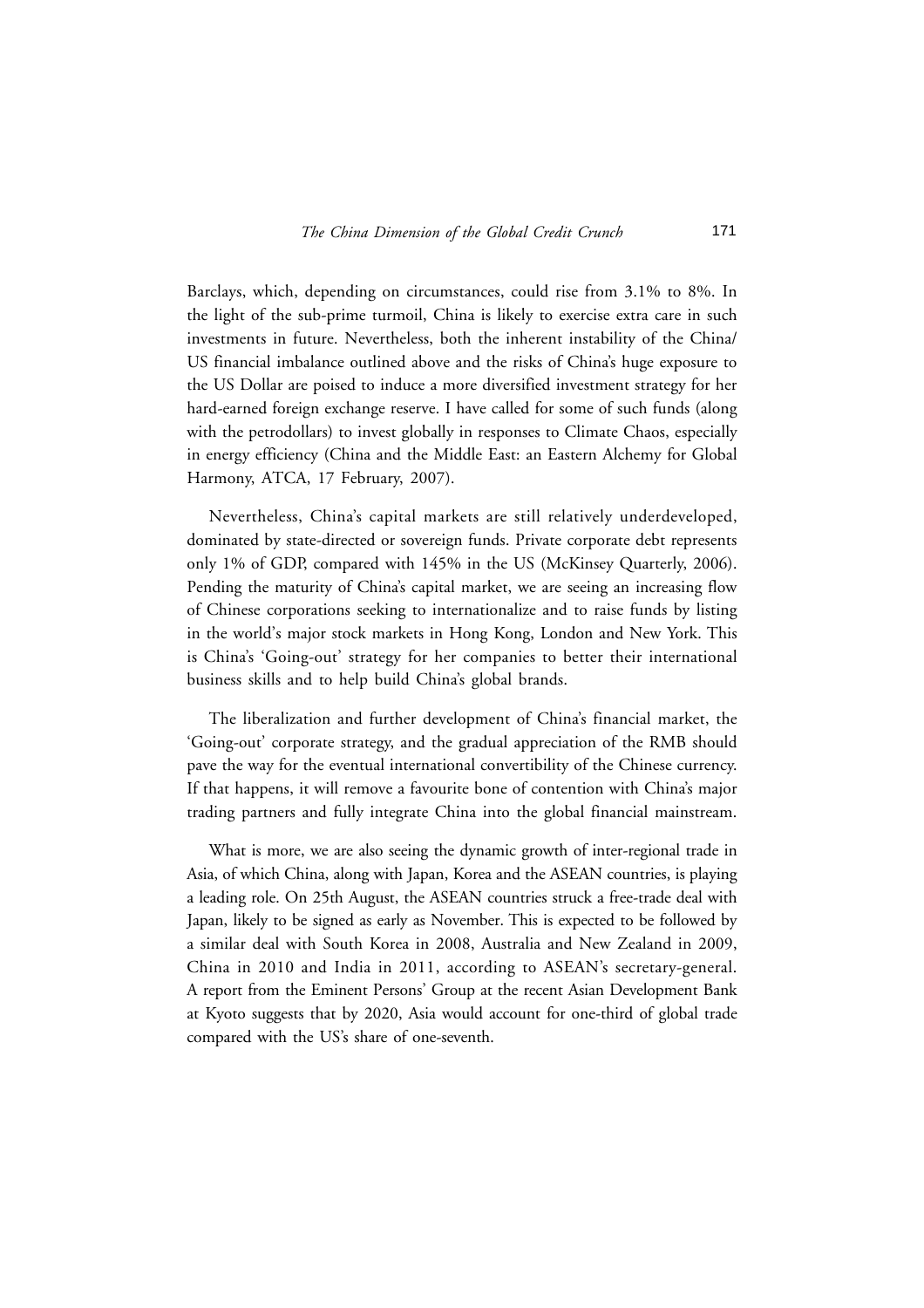The above developments should provide ample food for thought for institutional investors, private equity houses, hedge funds, venture capital providers, and asset/wealth management players. In face of increasing global financial uncertainties, including the current sub-prime crisis, China's vast economy with sustained dramatic growth over two decades, underpinned by a strong currency set to appreciate over a long-term trajectory, is a powerful investment attraction.

Naturally, China is no bed of roses. Apart form the host of problems I have outlined in my previous submission (ATCA, 29 July, 2007), there is a risk of a Chinese asset bubble as more and more money is piled on the less than ideally regulated property market. There is also irrational exuberance in her stock markets as taxi-drivers and street hawkers are checking their mobiles for the latest stock prices. Having reduced the interest tax on bank deposits, the People's Bank of China has just increased the one-year deposit rate by 27 basis points to 3.6%, for the fourth time this year. There are warnings of further monetary tightening if required. As China's private investment outlets are still developing, it is uncertain whether these measures will be effective in dampening speculative or uninformed investment activities.

For the China dimension to be a force for good in the global financial markets, the world should continue to engage China constructively. Her financial services should continue to benefit from the best practices of the West, especially openness, transparency, corporate governance, and management standards including risk assessment, pricing and control. Her sovereign and private funds need to be welcomed better, and assisted in the global market place. She needs high technology to help her innovate and continue to move up the global value chain. She needs international cooperation in improving her energy efficiency and in tackling her gigantic environmental problems. She needs to continue developing her rule of law and her civil society.

As China's middle-class continues to expand and as the RMB continues to appreciate, albeit gradually, she is poised to import and consume more, which should go some way in ameliorating the US-China economic imbalance. In the light of the sub-prime crisis, she is also set to diversify her foreign exchange